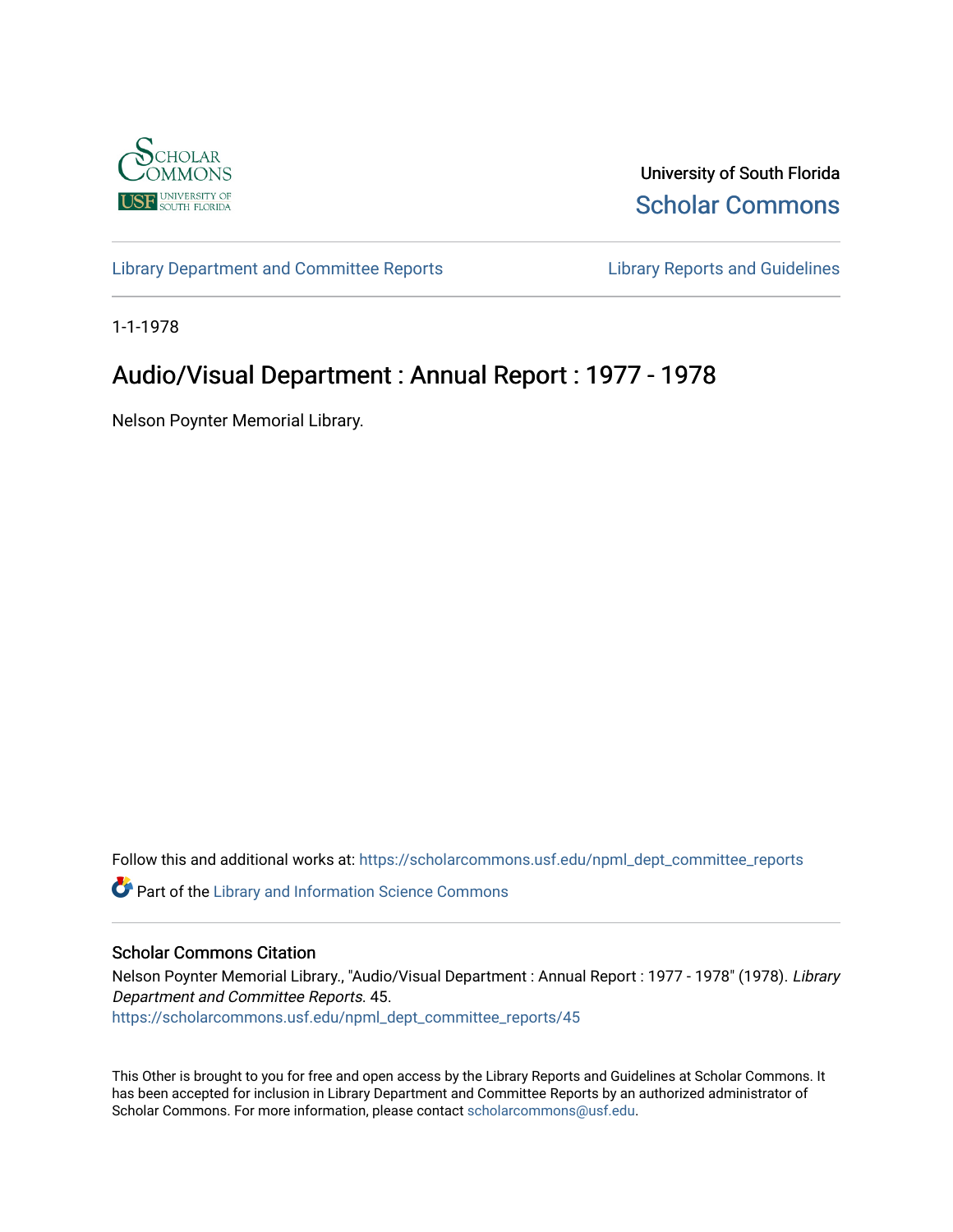USF, ST PETE., AUDIO/VISUAL ANNUAL SUMMARY REPORT

| <b>Charged</b><br>Services:                                        | 1977/78     | 176/77                   | 175/76           | 174/75                                  | 173/74    | 172/73      |
|--------------------------------------------------------------------|-------------|--------------------------|------------------|-----------------------------------------|-----------|-------------|
|                                                                    | $$4498.33*$ | $$2250.80 \div $1687.15$ |                  |                                         |           |             |
| Cash<br>Services:                                                  | \$122.97    | \$383.55                 | \$275.11         |                                         |           |             |
| Total:                                                             | \$4621.30   | \$2634.35                | \$1962.26        | \$1370.03                               | \$1056.74 | \$1098.38   |
| Classroom<br>$N/C$ Service: \$14, 811.65 \$10, 529.10 \$8, 288.70  |             |                          |                  | \$8,397.00                              | 16,783,00 |             |
| Classroom<br>AV Equip.<br>Requested:<br>(plus carts)               | 3107 pcs.   |                          |                  | 2079 pcs. 1800 pcs. 1929 pcs. 1317 pcs. |           | $1253$ pcs. |
| and stands) (976)                                                  |             | (820)                    | (790)            |                                         |           |             |
| Total AV<br>Requests<br>Completed:                                 | 1894        | 1762                     | 1602             | 1514                                    | 1221      | 1142        |
| Use of equipment normally requiring AV operator:                   |             |                          |                  |                                         |           |             |
| Classroom<br>16mm program: 435                                     |             | 566                      | 506              | 569                                     | 589       | 507         |
| Classroom<br>video program: 309                                    |             | 138                      | 103              | 83                                      | 28        | 52          |
| Total prog'ms: 744                                                 |             | 704                      | 609              | 652                                     | 617.      | 529         |
| Estimated<br>Films shown:                                          | 549         | 718                      | 699              | 762                                     | 797       |             |
| ID Cards<br>made-up:                                               | 997         | 1407*                    | $\bullet$<br>609 | 406                                     |           |             |
| Transparencies<br>made-up:<br>$(136$ paid,<br>372 Classr'm<br>N(C) | 508         | 419                      | 595              | 383                                     |           |             |
|                                                                    |             |                          |                  | AVany phata ID hoogma and u identified  |           |             |

\*Year photo ID became only identification<br>accepted by Library.

\* BIRAK DOWN OF CHAVGED SEYVICES ON Following PAGE.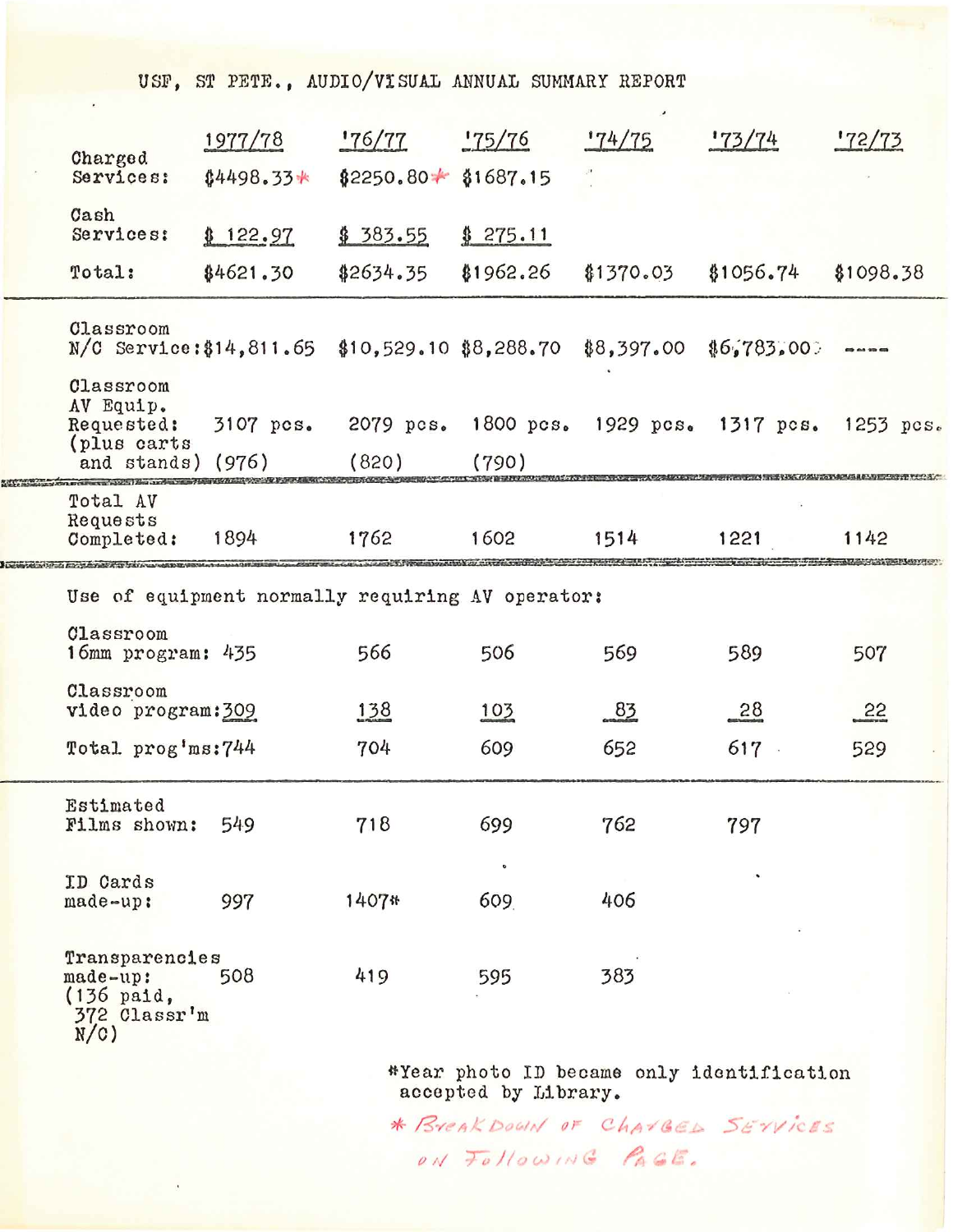Breakdom of 1977/78 and 1976/77 SPECIAL SERVICE Requests:

| 1977/78                                                                                                               | 1976/77           |                     |
|-----------------------------------------------------------------------------------------------------------------------|-------------------|---------------------|
| STUDENT AFFAIRS:<br>(including video tapes<br>for Placement Program, \$1040.40<br>\$51,00)                            | STUDENT AFFAIRS:  | \$925.52            |
| ACADEMIC AFFAIRS:                                                                                                     |                   |                     |
| Video tapes used,<br>Calculus Program, \$3064.98<br>Charged, but un-<br>used video tapes, $$103.18$<br>Other tape and |                   |                     |
| equipment charges\$ 68.14<br>\$3236.30                                                                                | ACADEMIC AFFAIRS: | \$762.98            |
| SPECIAL SERVICE PROGRAMS: \$221.63<br>\$4498.33                                                                       | SPECIAL SERVICES: | 4562,30<br>42250.80 |
| $c$ ash $\frac{122.97}{44621.30}$                                                                                     |                   |                     |
|                                                                                                                       |                   |                     |